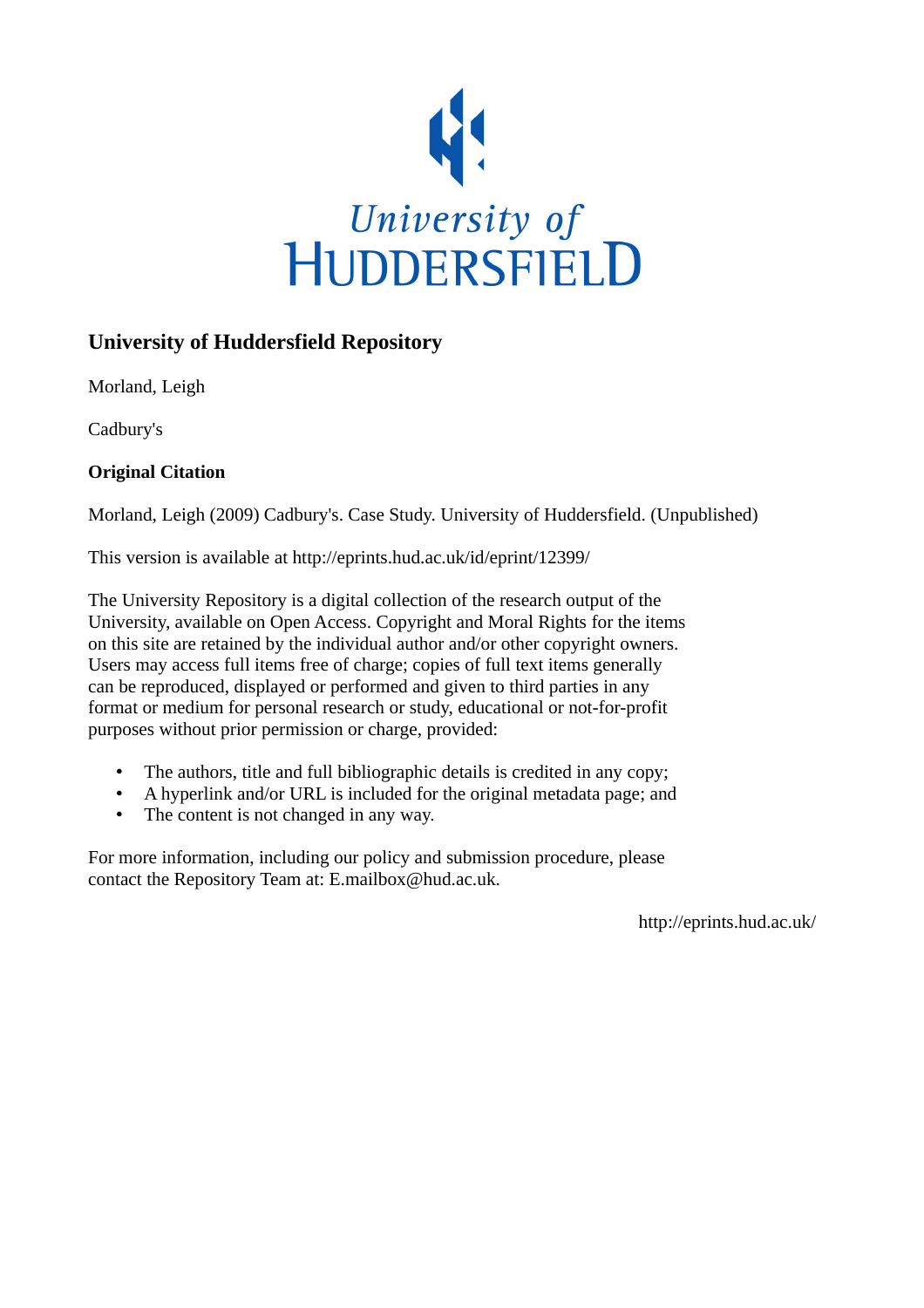# **Cadbury's**

## Case Abstract

This case melds together two different perspectives on the growth and development of Cadburys. Firstly the case consider the story of strategy – charting the development of the business model, the nature of competition and the strategies for growth pursued up to the current day. Secondly the case undertakes an extensive exploration of the ethos and values that have infused the business, from its inception to the current day.

Through study and in class discussion the learner will be able appreciate:

- The challenges of the global confectionary industry;
- The corporate and business unit strategies pursued by Cadbury's
- And importantly, the influence of values and organisational culture in both strategy creation and implementation.

# **Cadbury's – business development (1820-1990)**

Cadbury's started as a drapery business, in Birmingham, around 1794. The retail venture developed into a grocer's store and by 1824 Cadbury's were producing and selling cocoa nibs to be consumed as a nutritious breakfast drink. The business traded primarily in tea and coffee, the cocoa and chocolate products were sidelines until the 1830's. Family members (male) were expected to join the organisation on completion of their apprenticeships in tea and coffee brokering. In the early days the Cadbury's shop was renowned for the use of attractive window displays as a means of promoting products.

In the  $19<sup>th</sup>$  century products were sold on the strength of the manufacturers' direct appeal to the consumer – so vertical integration, up the supply chain, was a logical move for retailers keen to assure the quality of products they sold. Cadbury's followed this path of development, pioneering the manufacture of cocoa essence and later fancy "eating chocolates" (a selection of flavours and fillings presented in decorative boxes). These early chocolates were enrobed in dark chocolate, rather like the high cocoa solid content products of today. The popularity of cocoa grew as import taxes were reduced, thus lowering the costs of production (Cadbury, 1983).

Cadburys were keen to emphasise the "purity" of their product – even if it was less palatable than their rivals. In a bid to promote the health benefits of "pure cocoa", Cadbury's sent free samples to medical professionals. Fierce battles were fought between Cadburys and Rowntree's over the quality of their respective cocoa products. And what began as an advertising battle eventually spilled over in to the law courts – with Cadburys vehemently criticising the sweetened and spicier "adulterated" Rowntree's product retailed as "Pure Cocoa Essence". But the intense rivalry between Cadbury's and Rowntree's became destructive – serving only to confuse retailers (which was ultimately bad for business). Under pressure from a more marketing savvy Rowntree's, Cadbury's capitulated, developing a sweeter product that was to become known as "Bournville cocoa".

## Growth through innovation

Cadburys is perhaps best known for its "Dairy Milk" chocolate bar – a chunky, creamy concoction popular with children and adults alike. Developed in 1905, this became the company's bestselling line in 1913 and Britain's favourite bar by 1931. Despite its widespread appeal, the production of milk chocolate proved a difficult innovation – dominating the research and development agendas of European and American producers at the turn of the 20<sup>th</sup> century.

It was Henri Nestlé who created the major breakthrough, in 1875, successfully fusing milk and cocoa (by first creating condensed milk and then combining this with the chocolate). The milk must be reduced to and eighth of its volume and then combined with the chocolate at a warm temperate, before being tempered (cooled) into chocolate moulds. The mixed substance is then de-hydrated into form that can be reconstituted into chocolate. The first Cadbury products were developed around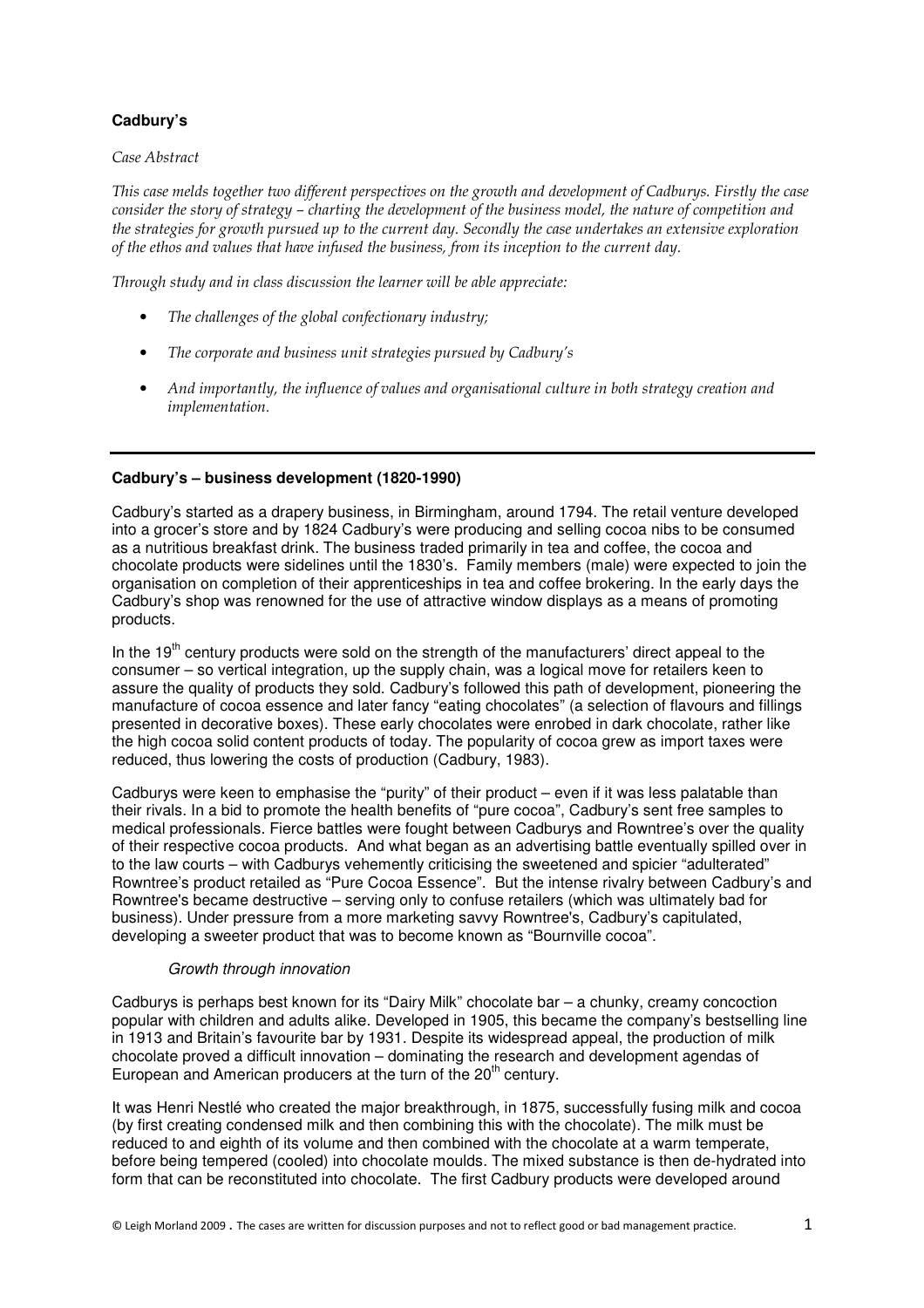1897, but they were gritty and crumbly. At the time the board was reluctant to invest in this "inferior product", the market potential was thought to be no more than 5 tons a week (Kennedy, 2000).

It was the boss' son, George Cadbury Jr, who inherited the challenge of creating a "milk chocolate" product. He left his formal education to study the manufacture of chocolate and - following an apprenticeship in Germany - he set to work creating a product that could be produced in high quantities - for what he believed would be a huge market. Cadbury's milk chocolate bar was created within 3 years (using Nestlé's process) but there was resistance to develop this new product from managers wishing to concentrate on dark chocolate. Eventually George Jr got his way and Dairy Milk was launched in 1905. The level of success was unprecedented and the business hurriedly invested in a substantial system of UK factories capable of producing 20 tons a week (eventually rising to 500 tons per week). George Jr was also instrumental in the design of production systems, importantly he automated enrobing thus increasing the number and variety of products that could be coated in milk chocolate.

Through large scale production and a reduction in cocoa solid content, milk chocolate was to become an affordable luxury – just as the UK was plunged into depression. Despite difficult trading conditions, the 1930's was a period of great innovation across the industry, with a proliferation of new products from Mars, Rowntree's and Cadbury's (See Exhibit 3). Rowntree's created Smarties, Aero, Kit Kat, Black Magic and Dairy Box. Mars introduced Mars bar, Milky Way and Maltesers to the British market. Competition intensified and Mars, in particular, raised the significance of low cost production.

#### Mars UK

The origins of the business are complicated, as disagreements between the founder and his son resulted in a fractured firm with head offices in both Chicago (US) and Slough (UK).

Frank Mars first went into business as a candy wholesale business, peddling traditional sweets produced in household kitchens to sweet shops in and around Minnesota (US). As the products were both perishable and brittle, the scope for business development was limited. By 1910 both his marriage and the business had failed – his wife citing "non support" as contributing to the breakdown. She was determined that their son (Forrest) would have a more successful life and he was sent to live in Canada to receive a good education. Eventually, things turned around for Frank Mars when he started to produce his own candies, and despite struggling to find willing suppliers, he had some success with Victorian Butter Creams. This product was soon snapped up by Woolworths and through this contract Mars became a notable regional player.

Frank met Forrest, by chance in 1924. Forrest was now a successful student and something of a businessman too. Soon the two men got talking about their common passion for business. It turned out that Forest was wholesaling meat to the college cafeterias as a means of funding his education. He suggested that Frank take the confectionary business to the next level by making chocolate bars. Not only did chocolate bars have sales potential, they were also easier to transport and could provide the potential for national expansion. But whereas Forrest harboured dreams of a great business empire, Frank seemed more content to keep the business ticking over. He was keen however to experiment with making a chocolate bar, tasting something like the malt drinks the two men had shared on their encounter.

Following Forrest's advice, Frank produced the first Mar O Bar in 1924. Costs were low as chocolate was limited to enrobing. Nougat, made from sugar syrup gave the bar it's substantive "malty"form. The successful Mar O Bar was eventually renamed as the Milky Way. Forrest then joined the business helping to take the bar nationwide. A state of the art production facility was built on the outskirts of Chicago, behind a facade more akin to a luxury hotel. In 1930 the Snickers bar was created and was another success. Despite the potential, Frank lacked the aspiration to take the business outside of the United States. Forrest, however, was eager for change. In his own words he yearned for the challenge and tension of a business empire on a far bigger in scale.

By 1932 disagreements between father and son had come to a head.Frank forced Forrest out of the American business – with a parting gesture of \$50,000 dollars and crucially the international rights to produce the Milky Way. Forrest went first to Paris and then to Switzerland where (using a pseudonym) he learned the craft of chocolate making taking jobs with Tobler and then Nestle. He then settled in Slough, and it was here where his chocolate empire began. Much like his father the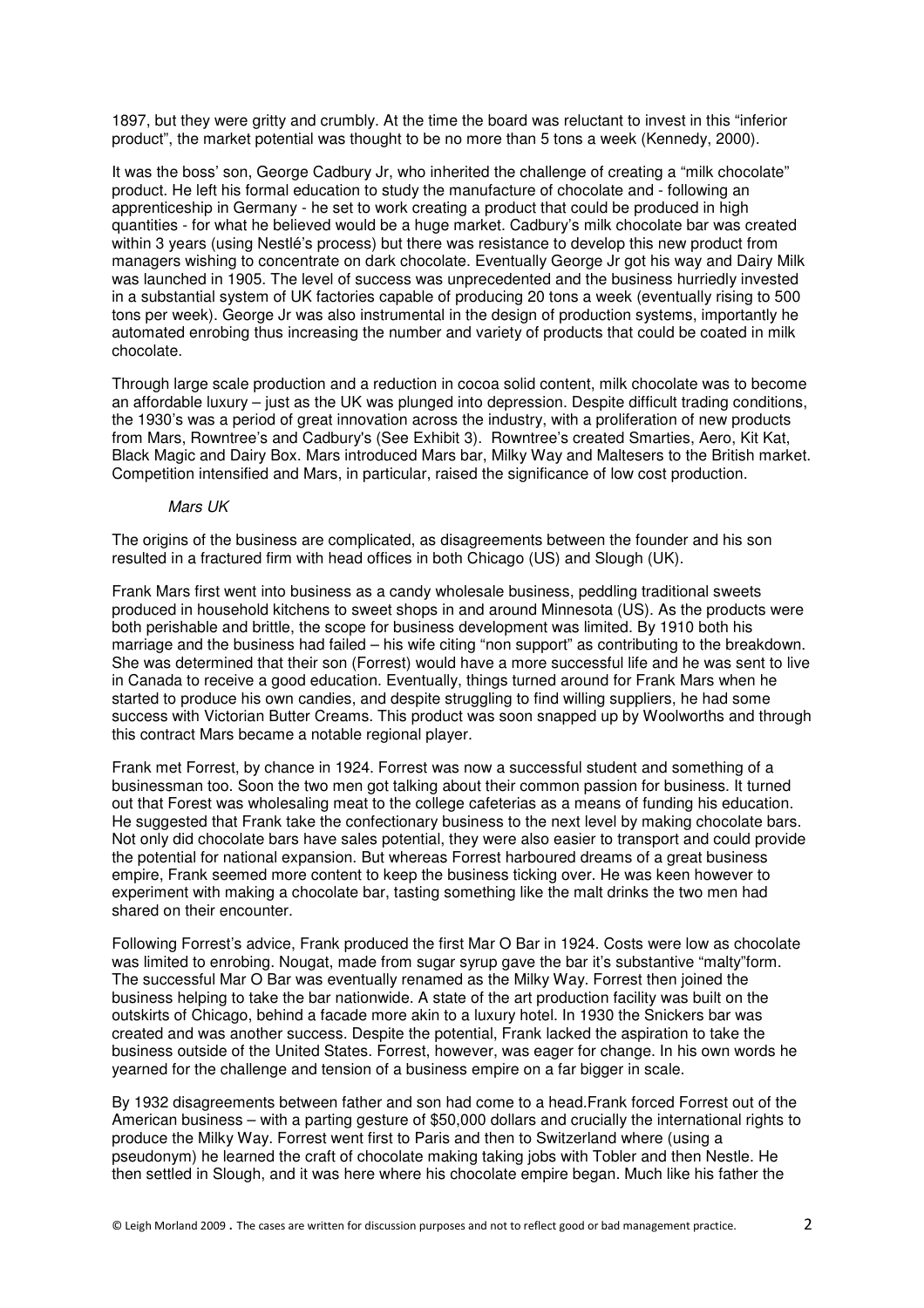early years were defined by a lack of resources and less than favourable relationships with suppliers. The first Mars bars were made in a household kitchen. Forrest carefully adapted the product to appeal to British tastes – adding the caramel layer. The bar was an instant success and not at all like traditional chocolate bars. Customers warmed to the taste and it's value for money. As soon as the business was stable, Mars saw opportunities in canned pet foods and importing rice. He acquired the Chappie pet foods business and went on to establish the Uncle Bens rice brand. At the advent of WW2 and the death of his father, Forrest saw an opportunity to return to the States and unite the two businesses. But despite his ambitions, Forrest was not welcomed back and he would have to wait until 1945 before he would inherit the American business. In fulfilment of Forrest's dreams, Mars has continued to pursue global expansion, through pioneering emerging markets and development of highly efficient production facilities. But in terms of new product development, very little has changed...

#### Time to modernise

New product development reached an abrupt halt at the end of the 30's with the onset of WW2. Cadbury's and Rowntree's factories were converted over to food production for the war effort, thus reducing the volume and variety of chocolate products made.

Post war Cadburys' grew substantially through internationalisation, energised by a stronger marketing orientation. Brands were rejuvenated through television advertising and a number of memorable product strap lines were created, many of which are still recognised today (See Exhibit 4).

Cadbury's remained a family firm until 1962 with successive family members working across the business, usually in positions where their passions and skills could be harnessed. Succession from within was the norm and the family dominated the Board – with all members assigned the title of "Managing Director". But structural problems were beginning to show in this increasingly internationalised and diverse organisation. While the senior team met frequently there was a notable lack of strategic planning (Cadbury A. cited by Kennedy, 2000). Operational concerns seemed to dominate and, over the years, ill defined, informal management roles created confusion over responsibilities.

It was the strategic partnership of Dominic and Adrian Cadbury that would modernise the business – emphasising the need for competitiveness and organisational clarity. Dominic joined the firm at 24 after completing an MBA (rare for such a young manager).External consultants were also brought in to help develop formal reporting structures and greater clarity between the senior roles. Cadburys diversified initially into foods such as dried potato, powdered milk and cakes. The bargaining power of UK retailers had increased (with the growth of supermarket multiples) and so food and drink manufacturers went in search of economies of scale; in a bid to both lower costs and improve contractual relations. Crucially, in 1969, Schweppes merged with Cadburys, increasing the stable of food brands and establishing a sizable drinks business, comprising of carbonated drinks, tea, coffee and cordials. It was through this partnership that Cadburys gained an important foothold in the US.

By the end of the 90's Cadburys looked and operated much like its "global" rivals (Nestle, Mars and Kraft). The acquisitions of 7Up, Dr Pepper and later Snapple in 2000, expanded the organisation's market share in soft drinks and simultaneously increased its dependence on the US. The confectionary business was more geographically dispersed with an enviable presence in Commonwealth countries. Rowntree's was acquired by Nestle in 1988 and Jacob Suchard was acquired by Philip Morris (Kraft Foods Inc) in 1990 thus putting the majority of the world's confectionary business in a handful of super conglomerates. Cadbury's had been modernised, internationalised and structurally brought up to date - but by the end of the 1990s, opportunities for growth seemed limited . New product development was challenging and economies of scale were not the preserve of any single firm.

Cadbury's would now need to rethink the strategic opportunities. Should it remain committed to confectionary, or follow rivals diversification strategies? But diversify into what? While Cadbury's, Nestle, Mars and Kraft may contend with similar market conditions, these firms differ in terms of: corporate portfolios, global reach and business ethos. Are Cadbury's values and resources distinct? And what are the implications for strategic management?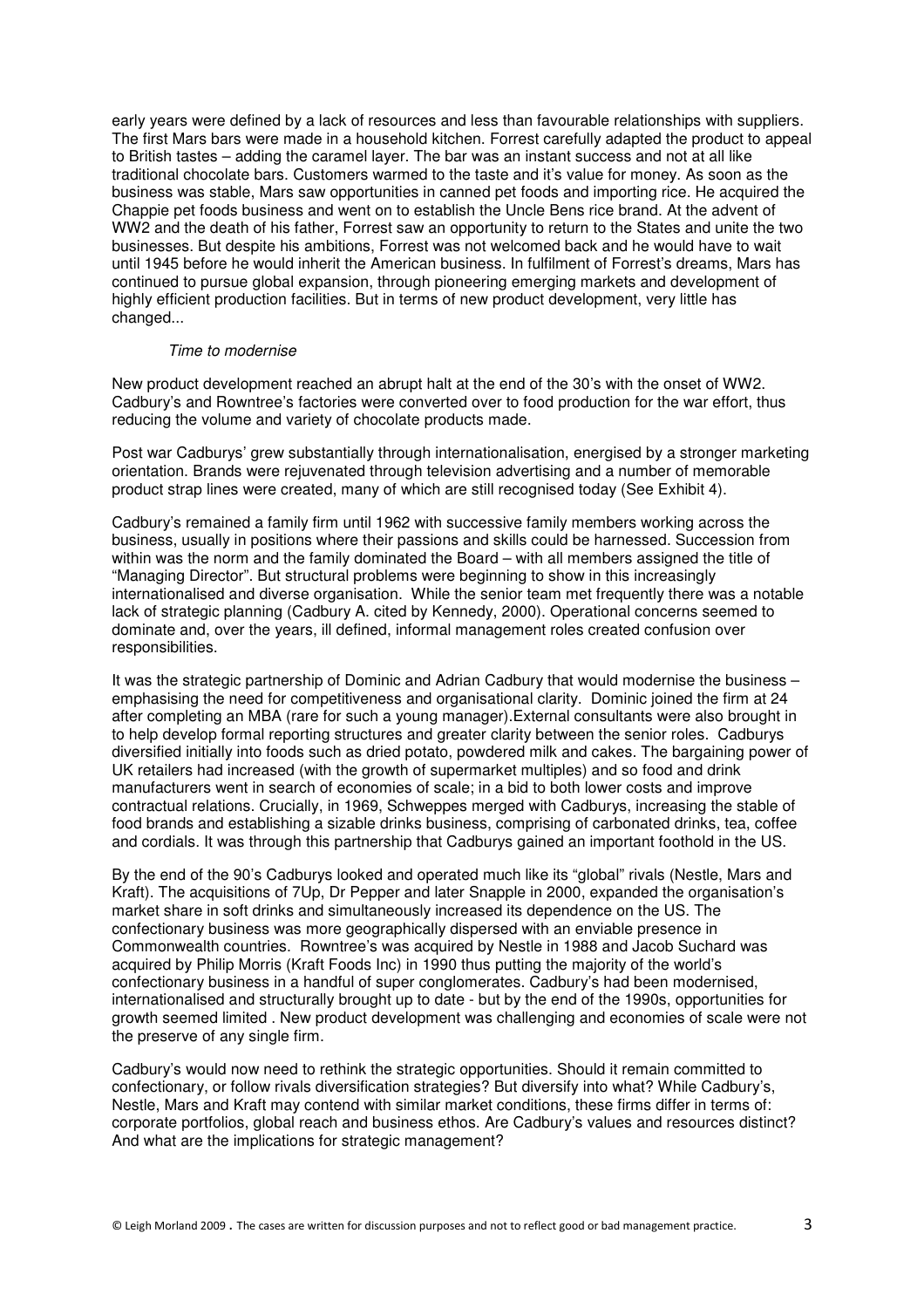# **Cadbury's – a values perspective**

Cadbury's originated in Birmingham - a known centre for Quaker commerce. Young entrepreneurs were attracted by plentiful sources of finance and a network of "friends" providing free business advice. This supportive consultancy helped to instil the principles of hard work, honesty, fair dealing, attention to financial management and social equality, across the business community. For Cadbury's, the quest for social reform was most prominent in the early business. But this strong desire to align economic performance and social welfare was contrary to business practice of the time.

As early as 1850, Cadburys employees benefited from:

- A lunch "hour" and refreshments provided by the company
- An additional half day holiday per week (6 day working work was standard practice in Victorian times)
- Organised excursions on Saturday afternoons
- Time off to attend education, and later, compulsory education for all employees under 18.

The organisation was characterised by close and consultative relationships between workers and managers. It was Quaker practice to shun the use of titles and all employees were referred to on a first name basis – including the Cadbury's family. An employee could even choose their name of reference if they disliked their birth name! Leisure and work relationships were enmeshed; and sports teams were formed combining workers and managers. While the Cadbury family lived in relative austerity they were seen as "loving" towards employees. Sharing meals and prayers in the workplace was common practice. In return, staff demonstrated a deep loyalty to the family and the firm. Adrian Cadbury (cited by Kennedy, 2000) noted that while this approach to industrial relations symbolised Quaker principles, his forefathers were also great pragmatists, recognising that healthy and contented workers were more likely to be productive in the workplace (Kennedy, 2000). The Cadbury ethos was eventually enshrined in the publication of "Experiments in Industrial Organisation" in 1912.

## From model employees to model citizens.

The quest for social reform went well beyond the factory gates. Generations of the Cadburys were City Commissioners – charged with overseeing Birmingham's legal and civic responsibilities. (Their interest in town planning and welfare services were aimed largely at improving the lives of the poor.) They were active lobbyists against slavery and the employment of children as chimney sweeps. As pacifists they supported the abolition of Irish home rule and the Cadbury's were seen as an important liberal political voice – later acquiring two newspapers<sup>1</sup> to facilitate this agenda. George Cadbury argued that acquiring newspapers was driven by social and not business goals. He wanted to bring the concerns of the poor into the homes of the middle classes, and felt the press was the most effective way of doing this.

I have a profound conviction that money spent on charities was infinitely of less value than money spent on trying to arouse my fellow countrymen to the necessity for measures to ameliorate the conditions of the poor, forsaken and down trodden masses which, can be done most effectively by a great newspaper." (Kennedy, 2000)p52-

The Rowntree family - also Quakers – were equally active in pursuing social reform through the press. Political commentators often referred to these high minded media magnates as the "Cocoa Press".

George Cadbury Snr was perhaps the most active "reformer" within and outside of the business. As well as running the Cadbury's business he taught in Birmingham's adult schools<sup>2</sup> for over 50 years.

l

 $1$  The News Chronicle and The Star (not the tabloid publication of the day)

 $2$  These "adult" schools were the only means by which illiterate adults could gain a basic education.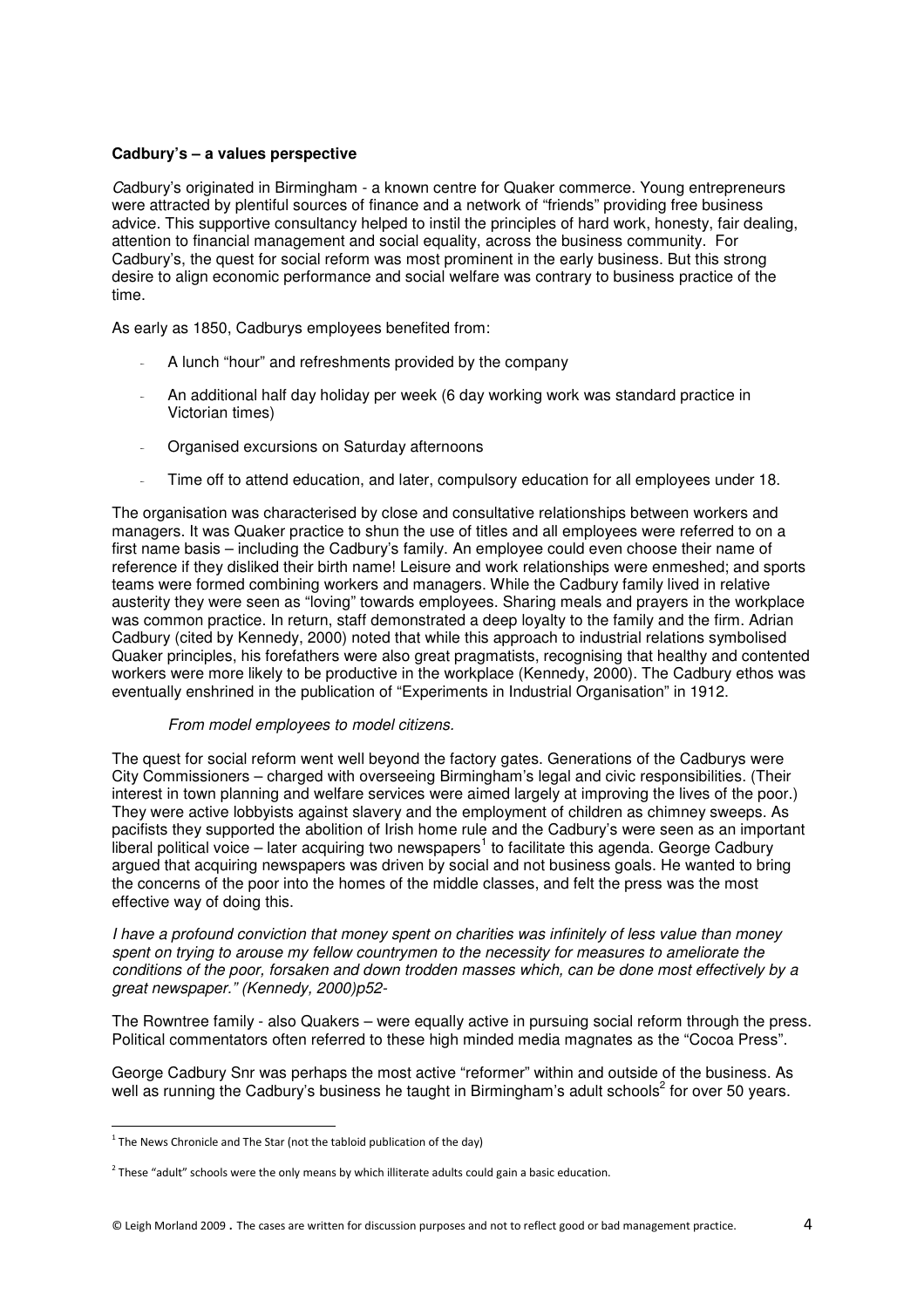The Cadbury's were also philanthropic – providing the citizens of Birmingham with children's homes, medical services for schools and donating properties for convalescence homes. Some of their "charitable" initiatives became the blueprint for third sector organisations we recognise today. Their "Animal Friends Society" became the framework for the RSPCA and a financial services system (Government protected savings available through the Post Office network) was developed into the National Savings Scheme.

Following on from George, Edward Cadbury envisioned a business that could provide a comprehensive welfare system for all employees. By the early 1900s Cadburys employees would benefit from: a workplace surgery and dental practice; compulsory education for all employees under 18; sick pay and non contributory pensions.

Interestingly the cocoa industry was dominated by Quaker families. Cadbury's, Rowntree's and Fry's were all exemplars of workplace equality. There is some question as to why Quakers were so prominent in confectionary - when their faith emphasised "frugal living". But at that time cocoa was seen as healthy and nutritious alternative to alcohol.

## Bournville comes to life.

Cadbury's aspirations for social reform extended well beyond the workplace. There was a desire that model employees should also model citizens - outside of the factory gates. In a bid to create this good life, the Cadbury's embarked on the development of a garden factory - where work and "good living" could be combined.

By the 1870's the business had outgrown its city centre premises and the Cadburys wished to escape the pollution and cramped living conditions endured by their workers. In 1878 Cadbury's bought land surrounding the river Bourne - some four miles from Birmingham. The land was green and the air clear. The intent was to build a new factory and a residential community to house workers. Initial plans were for 16 dwellings – primarily for supervisory staff. Construction began in 1879 on "Bournville" – the name referring to the river on which it was situated and the French word for town. (The Cadbury's believed that a French sounding name would suggest the superior quality of its chocolate.) The community combined houses with front and back gardens, recreational spaces and even an open air swimming pool. Bournville continued to expand as Cadbury's sought to move more of their workers out to these pleasant surrounds. By 1900 there were 300 homes and by 1922, over 1100 dwellings. Schools, libraries and places of worship were also incorporated.

Most employees became tenants of the company, maintaining their properties to strict presentational guidelines. Gardens were to be well kept and cultivated. Each garden was planted with six varieties of fruit trees and employees were taught how to cultivate and cook their produce. (Cadbury's educational courses ensured that employees had little time and no interest in the consumption of alcohol, in fact, public houses were prohibited in Bournville.)

While many were admiring of Cadbury's approach to employee welfare, the author J.B Priestley likened this benevolence "to a velvet chain" (cited by Kennedy, 2000, p 82); effectively constraining the freedoms and aspirations of workers. Was it right that employees were expected to think and act according to the values of their employer, even when they were not in work?

## A family affair

To many, Cadbury' is still seen as a caring, paternalistic employer, even though the organisation has been publically quoted since 1962. Since its inception, over 5 generations of family members brought prosperity to the business - demonstrating an ongoing ability to adapt to changing business conditions. Perhaps the most notable contributions came from the partnerships of George and Richard in the 1800s and Dominic and Adrian through the 1960s and 70s.

George and Richard - dubbed the visionaries - successfully combined their personal and religious values with business practice, culminating in the creation of Bournville. Their approach emphasised that the interests of managers and employees could be harmonised (in contrast to industrial practice of the time). The development of milk chocolate also suggests that challenge and regeneration were alive within the firm.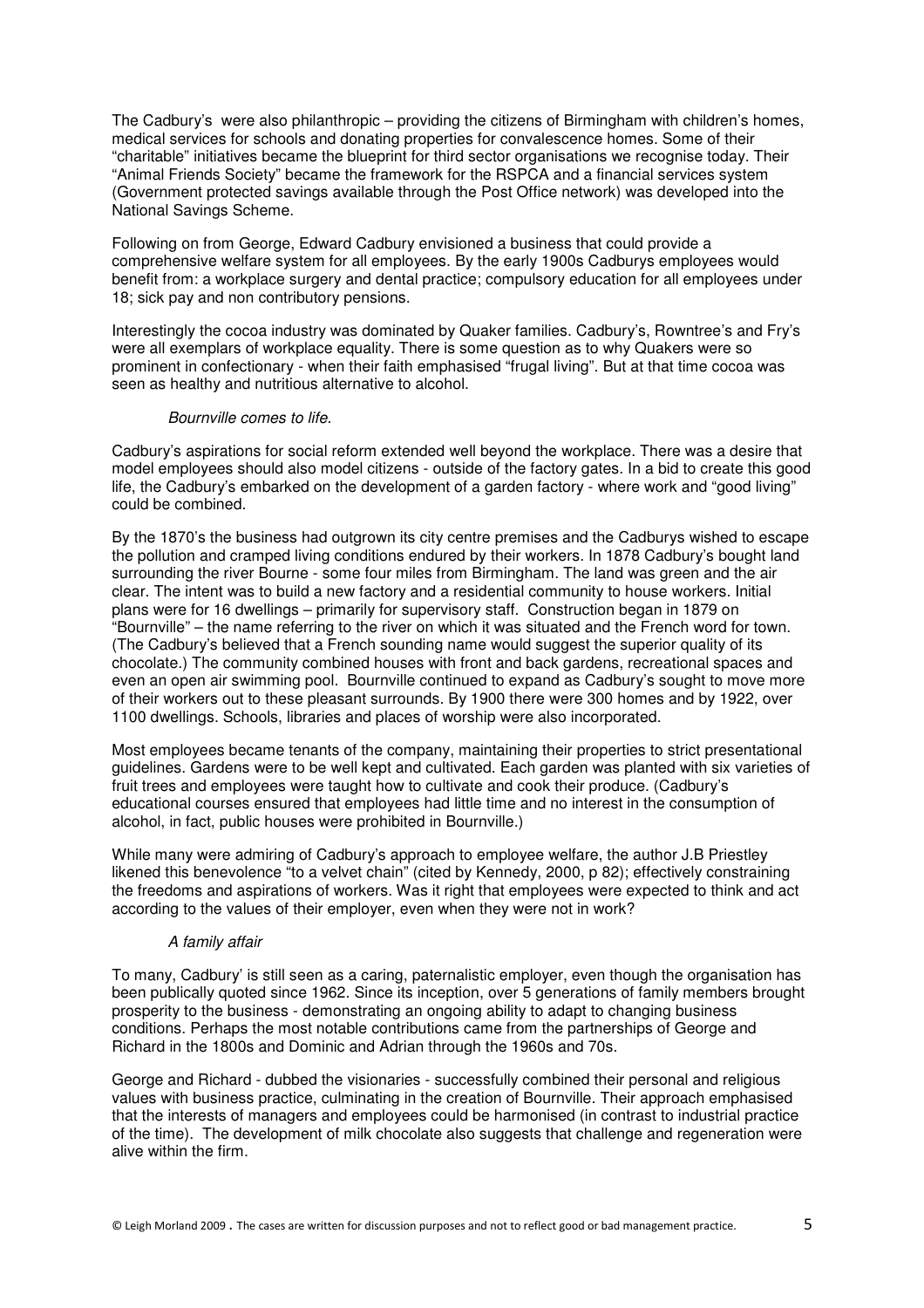The talent pool of the Cadbury's family was multifaceted – from engineering and technical prowess to industrial relations and marketing. It seemed that the board had a canny ability to match the talents of managers with changing strategic agenda. Not before time, Adrian and Dominic modernised the business. Through careful acquisitions and formal restructuring they helped to simultaneously increase scale and diversify interests –thus reducing dependence on the UK confectionary market. There have, however, been notable failures and challenges.

In the 1960's Cadburys were forced to disband their newspaper operations. It seemed that media and chocolate really didn't mix. Bournville, defined by its progressive approach to industrial relations contrasted sharply with the media firm; where tensions between editorial rooms and print unions were commonplace. Falling newspaper circulation was accelerated by the diminishing influence of the Liberal party. In many ways Cadbury's social agenda had become part of mainstream politics. But mis-management of the newspapers was also a contributing factor – the competencies and the demands of this business being a stretch to far for the Cadbury's Managing Directors. It was also noted that the fabled Quaker values weren't stringently applied in this domain. Betting columns were a key selling point for The Star – even though gambling was shunned by Quakers.

There was also some controversy concerning the extent to which Cadburys and other chocolate manufacturers actually applied their values of employee welfare. As early as 1900, critics noted that Cadbury's had sourced cocoa from the notorious Sao Tome plantations, where slavery was rife. An independent review, commissioned by the UK chocolate producers in 1905, confirmed that plantation workers were effectively held against their will in intolerable conditions. It concluded that practices could be called nothing but "slavery". Cadbury's did lobby the presiding Government to abolish slavery and as well as switch its suppliers, but the rather genteel diplomacy was seen as inadequate.

Very few female Cadbury descendants went into the business with only Dorothy Cadbury became a Managing Director, in 1919. During the 1800s women were expected to leave employment once they married. But as late as the 1950's Cadburys were still segregating facilities between men and women and worker's consultation groups had no female representation. Had Cadbury's lost its way in the employee welfare agenda or had the values simply withered with the loss of family control?

## **Cadbury's – the contemporary confectioner.**

Success in the 1990s reflected a more business-like approach to product and brand management. Cadburys became renowned for an attractive international market position – the envy of manufacturers such as Hershey – so dependent on the US market. Cadburys also pioneered the art of effective global expansion though localisation – acquiring foreign businesses or producing under licence and often retaining the local product portfolio. Taking note of its rivals, Cadbury's also made acquisitions in both drinks and confectionary, helping to elevate it's market presence further. But more recently the organisation has changed the path to further expansion.

### The confectionary business today

In 2008 Cadburys announced the demerger of its substantive confectionary business from the international drinks division. Despite housing popular brands such as 7UP, Organina and Dr Pepper, the drinks business had struggled to grow in the wake of Coke and Pepsi.

The remaining confectionary business combines an array of chocolate, sugar confectionary more recently acquired gum brands. The organisation continues to be known for it's chocolate; the range of familiar brands and signature "creamy" milk chocolate maintains market leadership in the UK (See Exhibit 3).

Cadbury's is now the second largest confectioner in the world (after Mars); however, the prospects for growth remain challenging. Many now view these cheap and affordable luxuries as nothing more than junk food. While Cadbury is a strong player in the UK and Eastern European markets (Monetti, 2008), growth potential is limited by health conscious Governments and consumers. Europe as a whole constitutes over 40% of the global confectionary market – but this is also a highly regulated domain where product promotion - to children - is increasingly constrained. Food labelling laws also require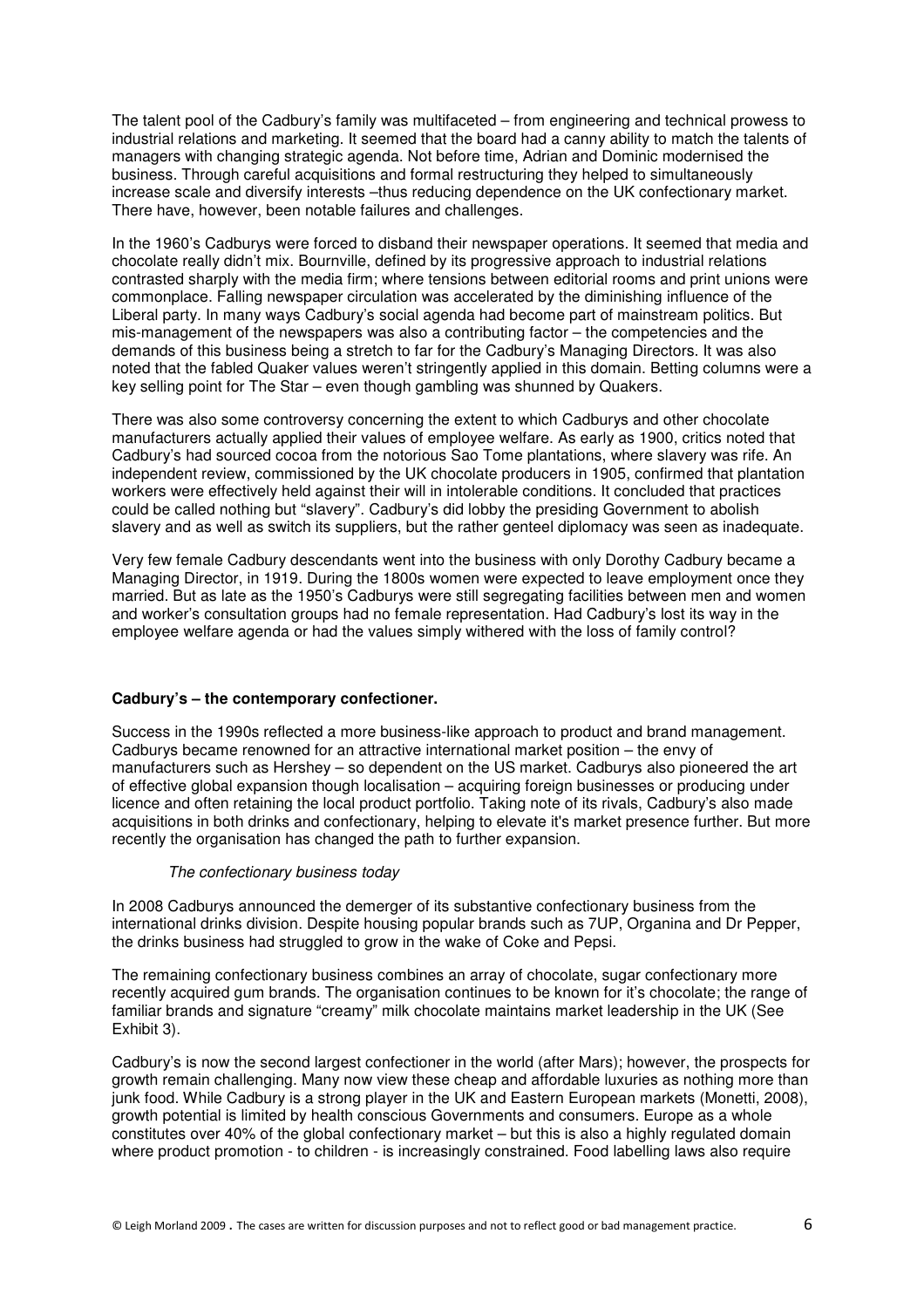producers to reveal nutritional value on the packaging – exposing milk chocolate to be little more than "fat and sugar".

Globally there are climactic challenges to increasing chocolate consumption; this may explain why both Mars and Cadbury's have acquired gum businesses (Wrigley's and Adams respectively). All firms are thwarted by the curious anomaly that new innovations in confectionary rarely succeed (See Exhibit 4). In 2008 4 of the 5 top selling products in the UK were created before 1940. New products rarely extend any one organisation's presence in the market – rather new products can cannibalise sales from more mature brands. In light of this, recent innovations have adopted a "brand stretching" approach. (Nestle has been particularly successful at extending the Kit Kat brand – into Chunky and Sensations derivatives.)

## New directions for growth

Cadbury's more recent acquisition of "Green & Blacks" signals an alternative approach to the growth conundrum – "premium chocolate". Green & Blacks are known for producing dark chocolate with a high cocoa solid content, using ethically sourced beans. Traditionally, these bitter sweet products appeal more to aficionados and chefs, but as customers become more health conscious and sophisticated in their tastes, so this sector offers real appeal (Monetti, 2008).

## "We are wanting to become better foodies and love being connoisseurs, whether it's wine, cheese or chocolate." (Young, cited by Seitz, 2008)

Recent market data confirms this view. According to Mintel, sales of dark premium chocolate grew by a staggering 96% between 2005 and 2007. Green & Blacks has been at the forefront of this market development and is the fastest growing confectionary brand in the UK. It appears that while the British consumer is eating less chocolate, they are trading up to "superior" products. Monetti (2008) also notes that customers of the ethical products display greater brand/product loyalty. For the likes of Cadbury, these sales are helping to compensate for the drop in seasonal/celebratory boxed chocolates. (Heller, cited by Monetti, 2008)

## Green & Blacks

Green & Blacks emerged in 1991 as a small scale chocolate producer - the brain child of Craig Sams (founder of Whole Earth Foods) and his wife Josephine Fairley, an environmental journalist. It was when Sams was visiting his peanut farmers in Belize, that he noticed plantations also maintained uncultivated cocoa palms. He learned that farmers were unable to develop this business due to the collapse of world cocoa prices. Sams and Fairley spotted an opportunity to make a high cocoa solid chocolate, emphasising the origins of the beans and organic cultivation methods. For Sams, the opportunity to bring health consciousness and ethical sourcing into the competitive offering was both obvious and natural. A proponent of the Soil Association and an experienced restaurateur, Sams has long championed small scale "artisan style" food production and harmonious supplier relationships, across his business ventures.

In 1994, Green & Blacks launched the Maya Gold bar – the firm's first product to be awarded the Fairtrade mark (all products also carry Soil Association certification). Based on a recipe combining bittersweet dark chocolate with spices (a nod to an ancient Mayan concoction), origins and authenticity are key aspects of the product's popularity.

Green & Blacks have created a contemporary take on "luxury" – presenting the consumer with sophisticated exotic products; enhanced by ethical cultivation and small scale production. This emerging opportunity is resonant of the growth in the premium coffee industry. Outside investors could also see the potential and in 1999 the business was re-financed by William Kendall, the former head of the Covent Garden Soup Company. His consortium purchased an 80% stake in the firm, helping to boost production capacity and sales activity.

Cadbury's came on board in 2002, taking a 5% share in the business before finally acquiring Green & Blacks in 2005. Cadburys has chosen to run the business as a separate entity - retaining Sams, Fairley and Kendall on the management board. This devolved structure seemed appropriate given the differences in products, production systems and sourcing methods. Sams and Fairley are committed to keeping the business small and maintaining established links with their supply community, as they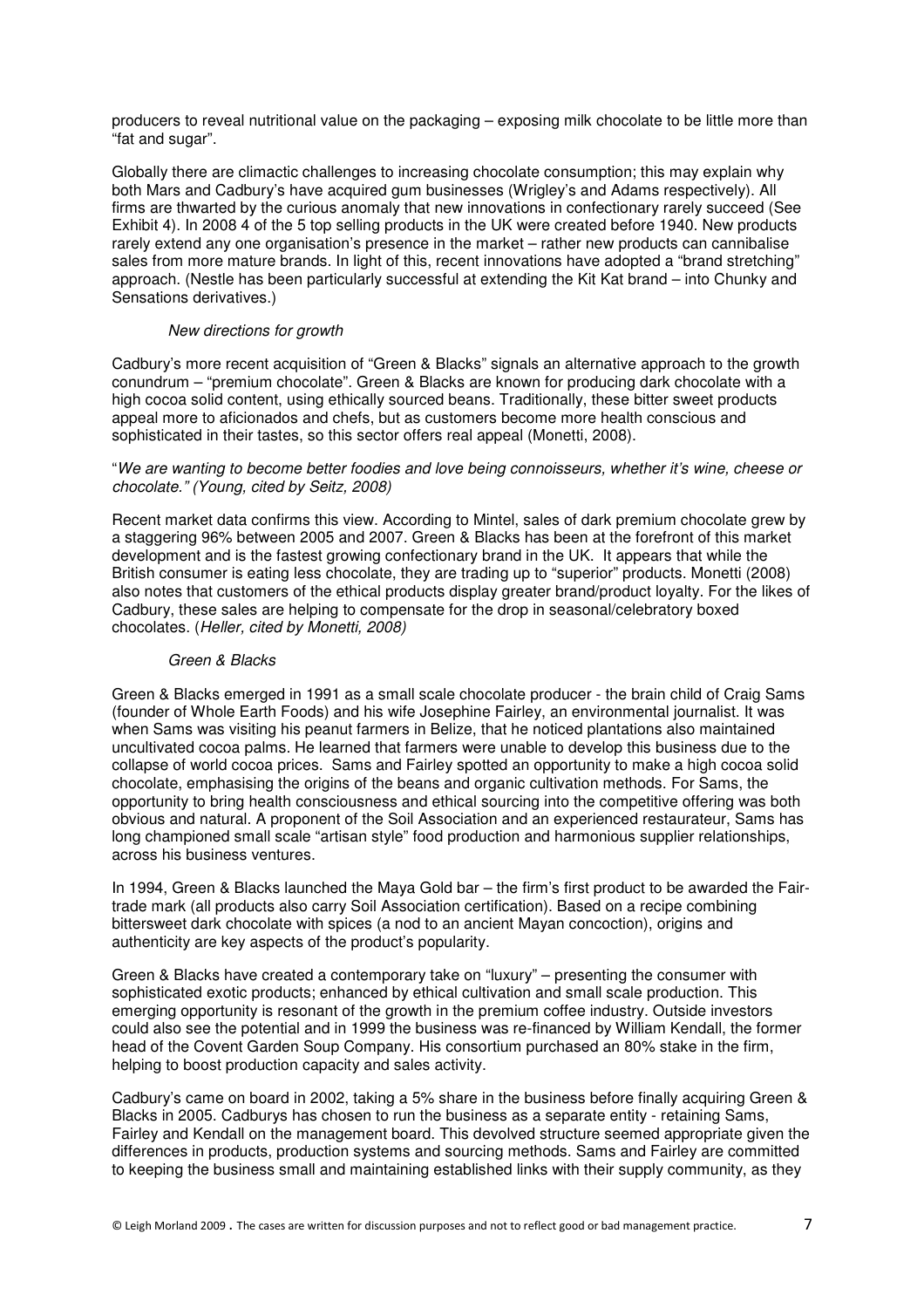feel this gives the bars their distinct flavour and appeal. But to what extent should Cadburys develop the Green & Blacks relationship? Todd Stitzer (CEO since 2004) hinted at a deeper connection between the firms...

#### "Our businesses share a passion for quality products and ethical values"

In 2009 Cadbury's announced it would convert all Dairy Milk branded products (in the UK and Ireland) to Fair-trade certification by the end of the year. Can Cadburys carry the mantle of the "fair-trade" ideal into the mainstream market? Will fair trade certification of popular milk chocolate give Cadburys a unique competitive position - in an industry where superiority is both difficult to define and sustain?

William Kendall understands the concern that Green & Blacks seems to have sold out to a faceless profit driven corporation. But he feels, like Stitzer, that this is a partnership of equals, providing both organisations with an ongoing capacity for business development.

## Kraft makes an unwelcome bid.

In 2009 Kraft made a hostile but ultimately successful bid to acquire Cadburys. Attracted by a stable of brands with a strong heritage both in the UK and an attractive presence in international markets, Kraft was keen to strengthen its' position in the global confectionary industry through acquisition. Previous acquisitions had brought Tobler, Suchard, Marabou and Terry's under the control of Kraft but despite this it remained a disappointing 4<sup>th</sup> in terms of the global market share, some way behind Cadburys. It now appeared the Kraft had turned predator on Cadbury's, which itself had achieved growth through acquisition.

Initially Cadbury's resisted the Kraft bid – suggesting that Kraft's leaders had seriously undervalued the business. (This protest would be appropriate for an organisation looking for the best deal for it's' investors. However the words of protest demonstrated a deep seated resistance to the takeover. Todd Stitzer, the incumbent CEO argued that Kraft would not be the appropriate custodian of Cadbury's approach to business – labelled as principled capitalism. British politicians and union leaders joined the fray protesting against possible job cuts that would result from plant closure in the UK. There was also scepticism within the business community – Warren Buffet - warned that Kraft was overbidding for a business that may be difficult to parent. (Buffet - a prominent investor in Kraft was keen to keep the purchase price low!)

Kraft has been criticised for generating uninspiring levels of growth from its stable of confectionary and food brands So can sprawling conglomerate continue to energise Cadbury's quest for market and product development? Much will depend on the extent to which Cadbury's and Kraft can integrate; strategically, operationally and importantly culturally.

END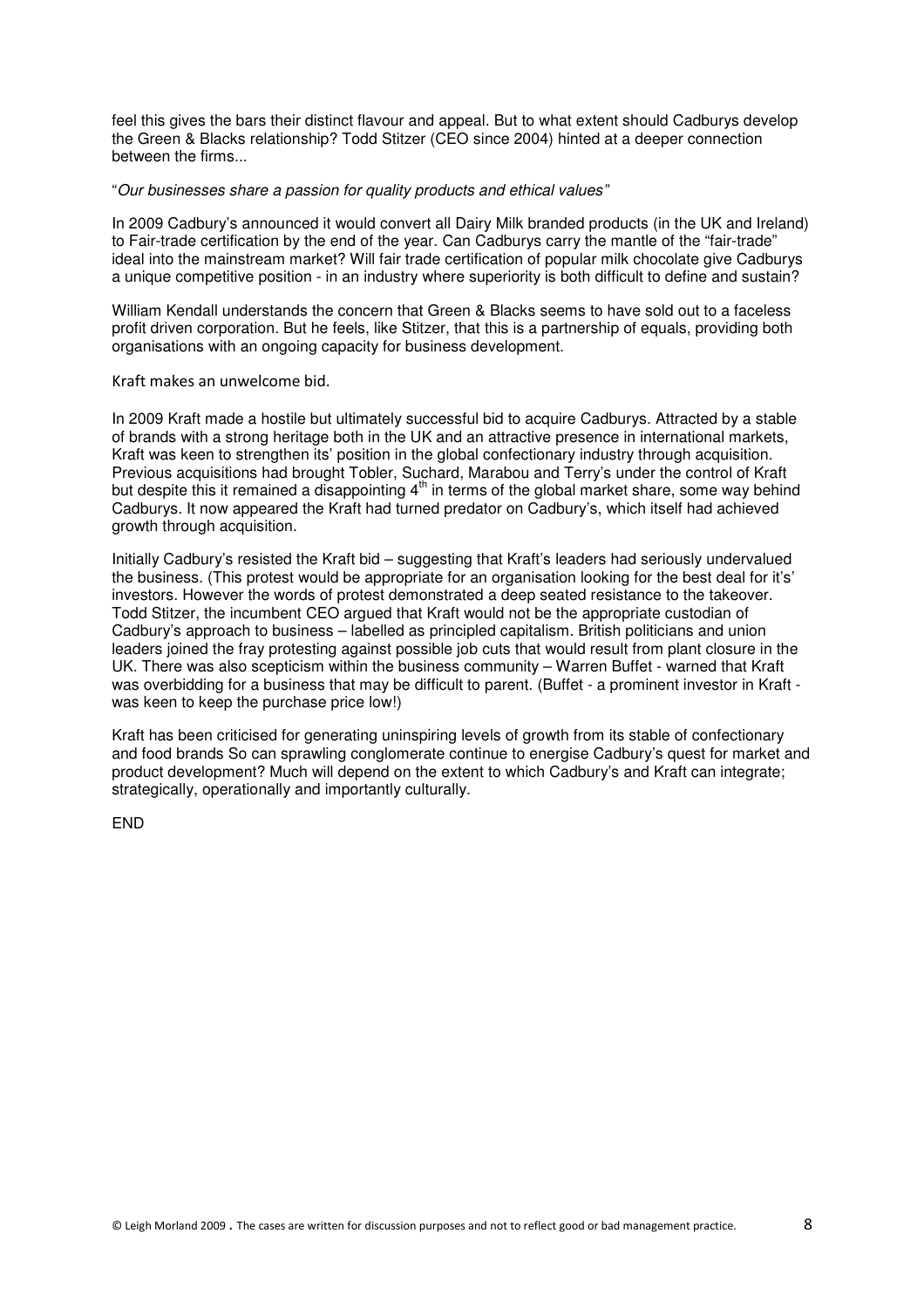| 1748 | Fry's of Bristol begins trading.                                                                                                                      |
|------|-------------------------------------------------------------------------------------------------------------------------------------------------------|
| 1794 | Cadbury's start their drapery business in Birmingham.                                                                                                 |
| 1830 | Cadbury's introduces cocoa powder.                                                                                                                    |
| 1862 | Rowntree's enters the industry, acquiring Tukes of York (traders of chocolate, cocoa and chicory).                                                    |
| 1866 | Cadburys creates Pure Cocoa Essence.                                                                                                                  |
| 1919 | Cadbury merges with Fry's, creating the biggest manufacturer in the UK.                                                                               |
| 1905 | Cadbury's launches its milk chocolate bar.                                                                                                            |
| 1911 | Cadbury's launch the Bournville cocoa brand.                                                                                                          |
| 1913 | Cadbury's milk chocolate bar becomes the best selling line.                                                                                           |
| 1927 | The Mars business is established in Slough.                                                                                                           |
| 1931 | Cadbury's establishes the Dairy Milk brand.                                                                                                           |
| 1936 | Fry's board is fully merged with Cadburys.                                                                                                            |
| 195  | Dominic Cadbury is made the youngest board member at 29.                                                                                              |
| 1969 | Cadbury's and Schweppes merge. Non confectionary brands now include: Schweppes drinks,<br>Chivers Jams, Roses Cordials, Typhoo Tea, and Kenco Coffee. |
| 1988 | Rowntree's is acquired by Nestle.                                                                                                                     |
| 1990 | Philip Morris (Kraft) acquires Jacob Suchard. (Full stable of confectionary brands include: Milka.<br>Toblerone, Terry's and Marabou.                 |
| 1994 | The first organic chocolate bar (Maya Gold) is produced by Green and Blacks.                                                                          |
| 1997 | Mars acquires "Seeds of Change", comprising of chocolate and pasta sauces.                                                                            |
| 2003 | Cadburys purchases Adams becoming the world's largest confectioner. Brands include: Dentyne,<br>Beechnut and Trident.                                 |
| 2005 | Cadburys acquires a controlling share in Green and Blacks.                                                                                            |
| 2008 | Cadburys demerges drinks group - incorporating Snapple, Orangina, 7Up and Dr Pepper.                                                                  |
| 2009 | Todd Stitizer announces commitment to fair-trade branding for Dairy Milk products in the UK and<br>Ireland.                                           |
| 2009 | Mars purchases Wrigley's gum, superseding Cadbury's as the world's biggest confectionary group.                                                       |
| 2009 | Kraft makes a hostile bid for Cadburys.                                                                                                               |

#### Exhibit 1: UK Confectionary Industry: Key Dates and Events

#### Exhibit 2: The fair-trade system explained.

Fair-trade is about better prices, decent working conditions, local sustainability, and fair terms of trade for farmers and workers in the developing world. By requiring companies to pay sustainable prices (which must never fall lower than the market price), Fair-trade addresses the injustices of conventional trade, which traditionally discriminates against the poorest, weakest producers. It enables them to improve their position and have more control over their lives. Taken from the website...

The Mark indicates that the product has been certified to give a better deal to the producers involved – it does not act as an endorsement of an entire company's business practices. http://www.fairtrade.org.uk/what\_is\_fairtrade/faqs.aspx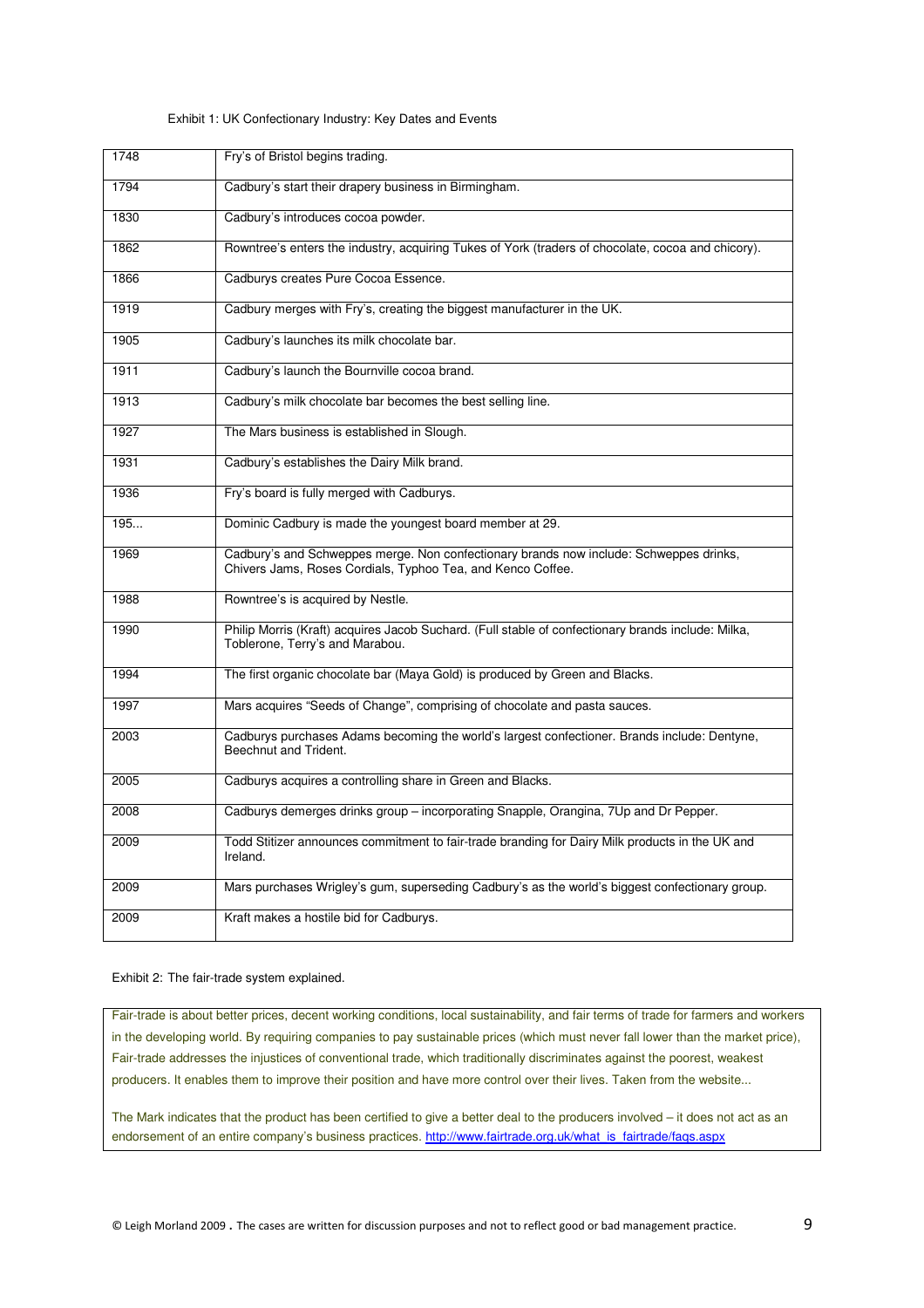#### Exhibit 3: The bars are the stars!

| Bar/Product                                 | Invented         | Parent company      | <b>Brand Share as</b><br>Retail Value (%age<br>shown) |
|---------------------------------------------|------------------|---------------------|-------------------------------------------------------|
| Chocolate Cream                             | 1866             | Fry's (Cadburys)    | $\overline{a}$                                        |
| <b>Bourneville</b>                          | 1908             | Cadburys            | 0.1                                                   |
| Toblerone                                   | 1908             | Suchard (Kraft)     | L.                                                    |
| <b>CDM</b>                                  | 1931             | Cadburys            | 6.1                                                   |
| <b>Milk Tray</b>                            | 1915             | Cadburys            | $\overline{1}$                                        |
| Flake                                       | 1920             | Cadburys            | 0.9                                                   |
| Milky Way (US version - called<br>Mars Bar) | 1924 (in the US) | Mars                | 0.6                                                   |
| Mars Bar                                    | 1927             | Mars                | 2.4                                                   |
| <b>Black Magic</b>                          | 1933             | Rowntree's (Nestle) | 0.5                                                   |
| Kit Kat                                     | 1935             | Rowntree's (Nestle) | $\overline{3}$                                        |
| Aero                                        | 1935             | Rowntree's (Nestle) | 1.2                                                   |
| <b>Maltesers</b>                            | 1936             | Mars                | $\overline{1.9}$                                      |
| Dairy Box                                   | 1936             | Rowntree's (Nestle) | $\overline{0.3}$                                      |
| Smarties                                    | 1937             | Rowntree's          | 0.9                                                   |
| Roses                                       | 1938             | Cadburys            | 1.8                                                   |
| Twix                                        | 1967             | Mars                | 0.9                                                   |
| Yorkie                                      | 1976             | Rowntree's (Nestle) | 0.3                                                   |
| Kit Kat Chunky                              | 1999             |                     | ÷,                                                    |
| <b>Quality Street</b>                       | 1936             | Rowntree's (Nestle) | 0.3                                                   |
| M&Ms                                        | 1940 (in the US) | Mars                | 0.8                                                   |
| <b>Buttons</b>                              | 1960             | Cadburys            | 1.5                                                   |
| <b>After Eight</b>                          | 1962             | Rowntree's (Nestle) | 1.1                                                   |
| Snickers (initially Marathon in<br>the UK)  | 1930 (in the US) | Mars                | $\overline{1}$                                        |

www.chocobloc.com/PUBLIC/chocolate\_bars-launch.html

Exhibit 4. Cadbury's Ads

| <b>Advert</b>               | YouTube reference                      |
|-----------------------------|----------------------------------------|
| Cadbury's Flake - 1970s     | www.youtube.com/watch?v=7aUTdYsZda8    |
| Cadbury's Fudge - 1980's    | www.youtube.com/watch?v= X9W4hhEq-U    |
| Cadbury's Dairy Milk - 2008 | www.aglassandahalffullproductions.com/ |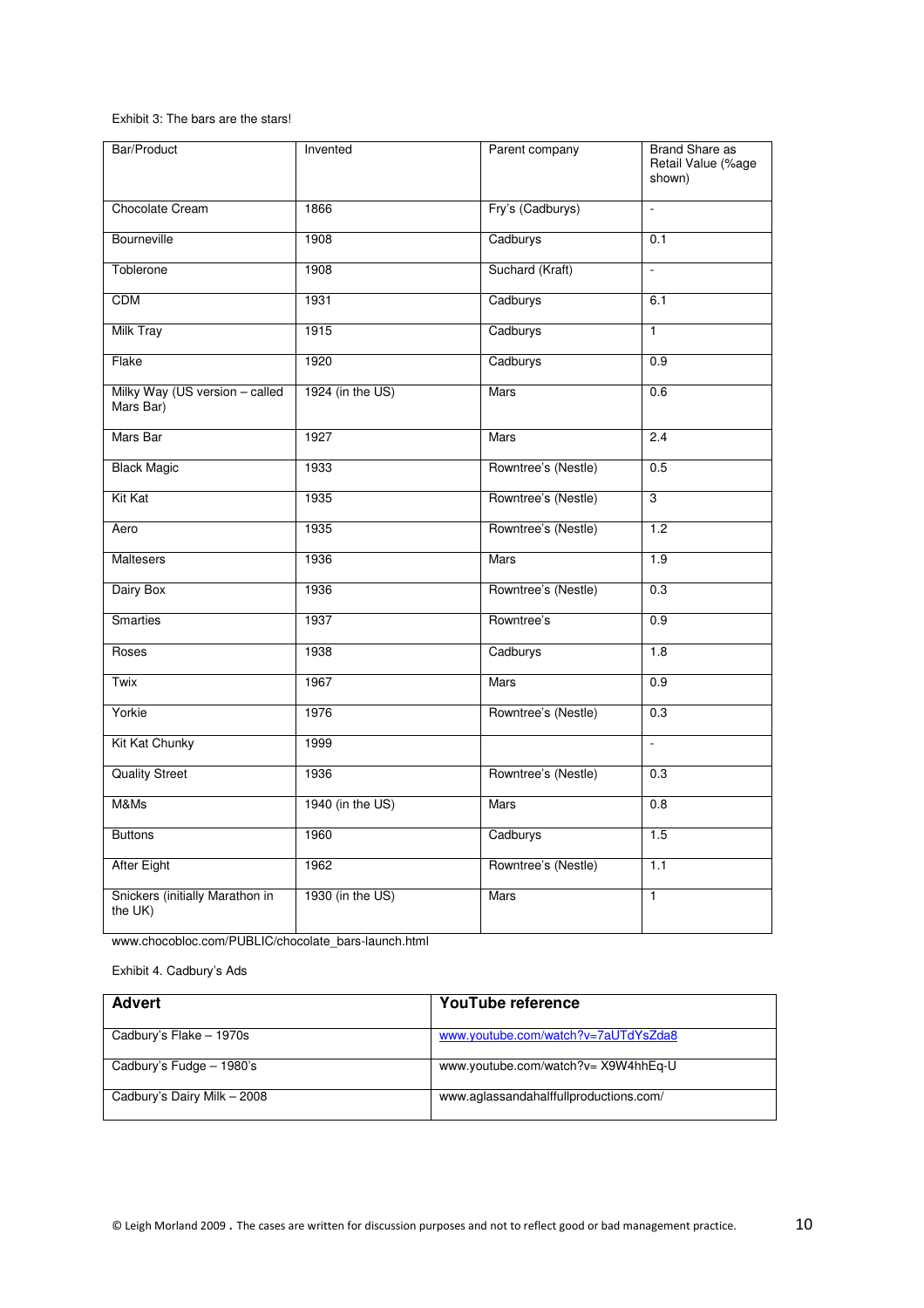#### **Bibliography**

Author Unknown "Bitter taste for Cadbury's shareholders. The Guardian 19/02/08.

Author Unknown "Cadbury gobbles Green & Black's." The Guardian 13/05/05.

Author Unknown "Cadbury's cuts 10% of global workforce. The Guardian 28/10/03.

Author Unknown "Cadbury's gains melt away". The Guardian 23/05/08.

Author Unknown "Sweet deal: Dairy milk to carry Fair-trade badge. The Guardian 04/03/09.

Baird D. (2008) Can Cadbury's "Trucks" race to success? Organgrinder Blog. guardian.co.uk. 31/03/08

BBC News "Cadbury gobbles up organic rival". Published on 13/05/05.

Bold A. "Ethical brands – How Green and Black's struck chocolate gold @ ethicalcorp.com.

Bowers S. (2009) Kraft chews on a sweeter deal. The Observer. 08/11/09. pp 4-5.

Brenner J. (1998) The Emperors of Chocolate.

Cadbury A. (1983) The structure of the food industry: an historical review. Nutrition and Food Science. September/October

Cadbury E. (1912) Experiments in Industrial Organisation.

Euromonitor International (2008): Confectionary Brand Sales by RSP (%) in the UK

Ficery K., Herd T.,Pursche B. (2007) Where has all the synergy gone? The M&A puzzle. Journal of Business Strategy. Vol. 28, No. 5, pp 29-35.

http://www.fairtrade.org.uk/what\_is\_fairtrade/faqs.aspx

Jeremy C. "Green & Blacks Chocolate Recipes" Kyle Cathie Ltd. Including Forward by Josephine Fairley.

Kennedy C. (2000) Business Pioneers: Sainsbury, John Lewis and Cadbury. Random House Business Books.

Klinger P. And Ashworth J. (2005) Cadbury buys Green & Blacks. The Times cited in The Chocolate Traveller Magazine. (Web site)

Louis M.R. (1994) In the Manner of Friends: Learnings from Quaker Practice for Organisational Renewal. Journal of Organisational Change Management. Vol. 7, No. 1. pp42-60.

Monotti C. (2008) Future Chocolate market growth in four EU countries. British Food Journal. Vol. 110, No.7. pp 671-690.

Pratley N. (2004) The best bar none. The Guardian 4/12/04.

Seitz D. (2008) "The dark age". Food Manufacturer. Vol. 83, No. 9. pp51-54.

Schumpeter (2009) Food fight. The Economist. 7/11/09 p 77.

Winning D. (2005) Cadbury buys Green & Blacks. Manchester Evening News.

Yip G.S. and Coundouriotis G.A. (1990) Diagnosing Global Strategy Potential. The world chocolate confectionary industry. Planning Review .